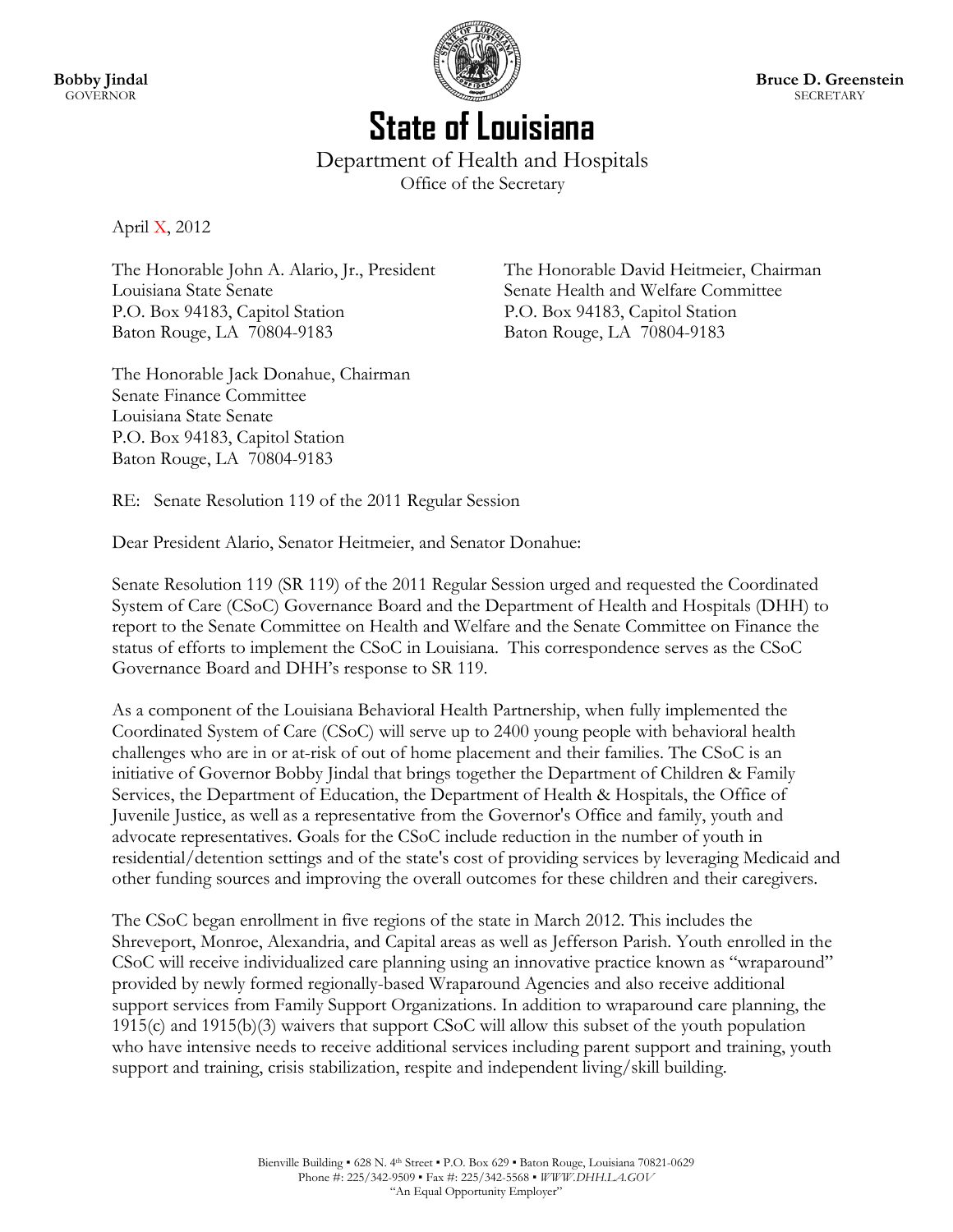There has long been a national movement to implement systems of care in an effort to improve outcomes for young people and their families. A national evaluation of Systems of Care has found that enrolled youth spend more time in school, have improved grades, exhibit reductions in disciplinary problems, have fewer arrests, achieve improved emotional health including fewer suicide attempts, and demonstrate reduced use of inpatient and residential care.<sup>1</sup> Given the compelling need in Louisiana and the demonstrated outcomes of a system of care approach across the country, Louisiana has begun to implement the CSoC in earnest.

Specific information pertaining to the CSoC per SR 119 follows.

| Name             | Role       | Department / Organization (if applicable)  |
|------------------|------------|--------------------------------------------|
| Ruth Johnson     | Chairwoman | Department of Children and Family Services |
| Mark Thomas      | Vice Chair | <b>Advocate Representative</b>             |
| Kent Batiste     | Member     | Youth Representative                       |
| Anne Cassity     | Member     | Governor's Office                          |
| Sherri Houin     | Member     | <b>Family Representative</b>               |
| Peggy Kirby      | Member     | Family Representative                      |
| Kathy Kliebert   | Member     | Department of Health and Hospitals         |
| Mary Livers      | Member     | Office of Juvenile Justice                 |
| Donna Nola-Ganey | Member     | Department of Education                    |

#### *Names of individuals serving on the CSoC Governance Board.*

### *Name and business address of the Statewide Management Organization (SMO).*

Magellan Health Services of Louisiana 10516 Perkins Rowe 5th Floor Suite 500 Baton Rouge, LA 70810

## *Name, business address and geographic coverage area of each Wraparound Agency (WAA).*

National Child & Family Services of Baton Rouge

10543 N. Glenstone Place, Baton Rouge, LA 70810

Geographic coverage area: Act 1225Region 2 initially including: Ascension, East Baton Rouge (includes Zachary, City of Baker and Central Community school systems) and West Baton Rouge parishes with planned expansion to East Feliciana, Iberville, Pointe Coupee, and West Feliciana parishes.

Eckerd CenLa Wraparound Agency

6501 Coliseum Blvd., Suite 700, Alexandria, LA 71303

Geographic coverage area: Act 1225Region 7 initially including: Avoyelles, Grant, LaSalle, Vernon, and Rapides parishes with planned expansion to Catahoula, Concordia, and Winn parishes.

Choices, Inc. 124 Jefferson, Mansfield, LA 71052

 $\overline{a}$ 

<sup>1</sup> US Department of Health & Human Services. (2008). Helping Youth Thrive in the Community. Children's Mental Health Awareness Day May 8, 2008.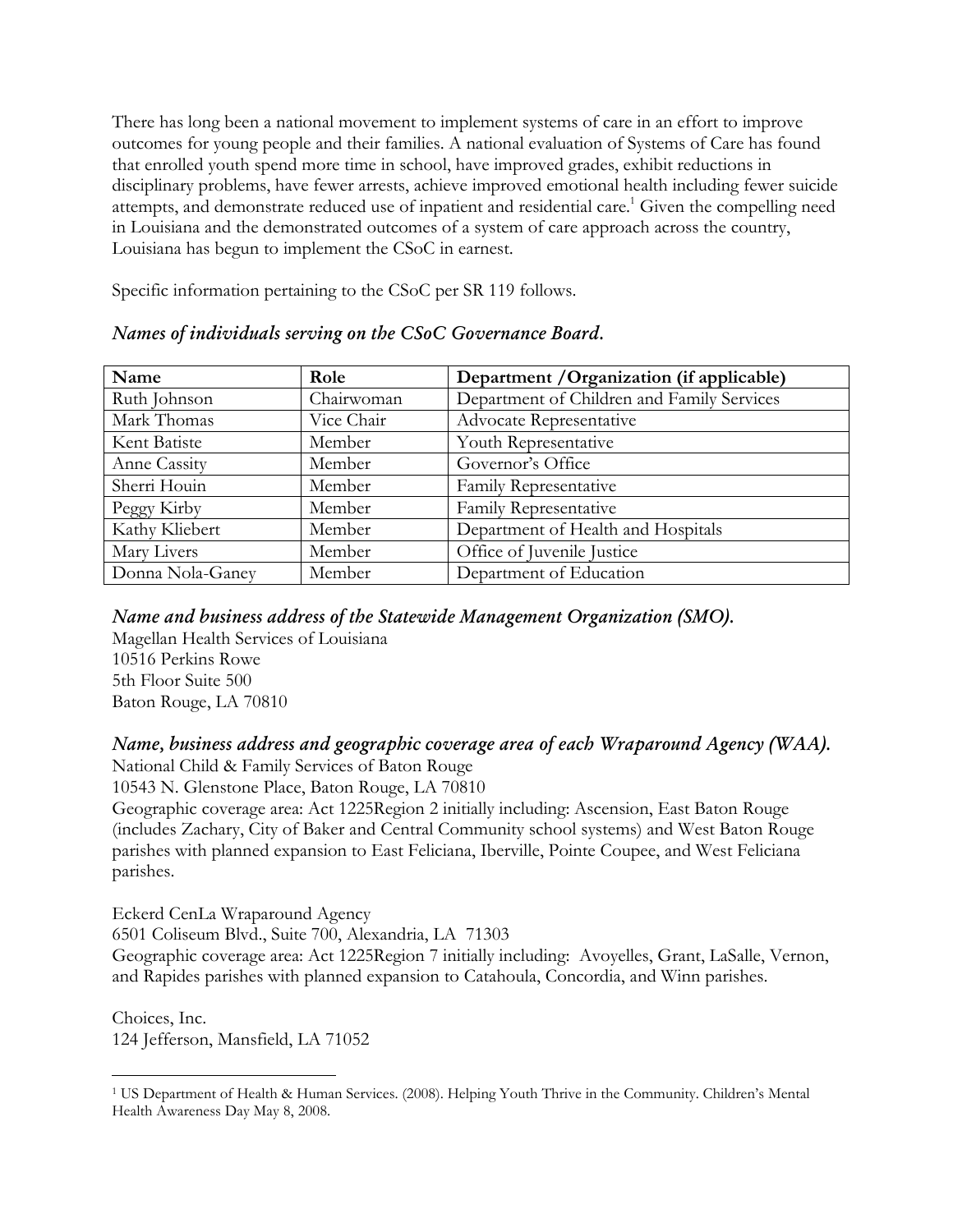Geographic coverage area: Act 1225Region 8 initially including: Caddo, DeSoto, Natchitoches, Red River and Sabine parishes with planned expansion to Bienville, Bossier, Claiborne, Jackson, and Webster parishes.

Wraparound Services of Northeast Louisiana 3001 Armand, Suite G, Monroe, LA 71201 Geographic coverage area: Act 1225Region 9 initially including: Morehouse and Ouachita (includes the City of Monroe School System) parishes with planned expansion to East Carroll, Franklin, Jackson, Lincoln, Madison, Richland, Tensas, Union and West Carroll parishes.

Jefferson Parish National Child & Family Services 824 Elmwood Park Blvd., Suite 135, Harahan, LA 70123 Geographic coverage area: Jefferson Parish

### *Name, business address and geographic coverage area of each Family Support Organization (FSO).*

Families Helping Families of Greater Baton Rouge 2356 Drusilla Lane, Baton Rouge, LA 70809 Geographic coverage area: Act 1225Region 2 initially including: Ascension, East Baton Rouge (includes Zachary, City of Baker and Central Community school systems) and West Baton Rouge parishes with planned expansion to East Feliciana, Iberville, Pointe Coupee, and West Feliciana parishes.

Louisiana Federation of Families for Children's Mental Health

802 Main Street, Pineville, LA 71360

Geographic coverage area: Act 1225Region 7 initially including: Avoyelles, Grant, LaSalle, Vernon, and Rapides parishes with planned expansion to Catahoula, Concordia, and Winn parishes.

Project Celebration 580 W. Main Street, Many, LA 71449 Geographic coverage area: Act 1225Region 8 initially including: Caddo, DeSoto, Natchitoches, Red River and Sabine parishes with planned expansion to Bienville, Bossier, Claiborne, Jackson, and Webster parishes.

Children's Coalition

1363 Louisville Avenue, Monroe, LA 71201 Geographic coverage area: Act 1225Region 9 initially including: Morehouse and Ouachita (includes the City of Monroe School System) parishes with planned expansion to East Carroll, Franklin, Jackson, Lincoln, Madison, Richland, Tensas, Union and West Carroll parishes.

Families Helping Families of Jefferson 201 Evans Road. Building One, Suite 100, Harahan, LA 70123 Geographic coverage area: Jefferson Parish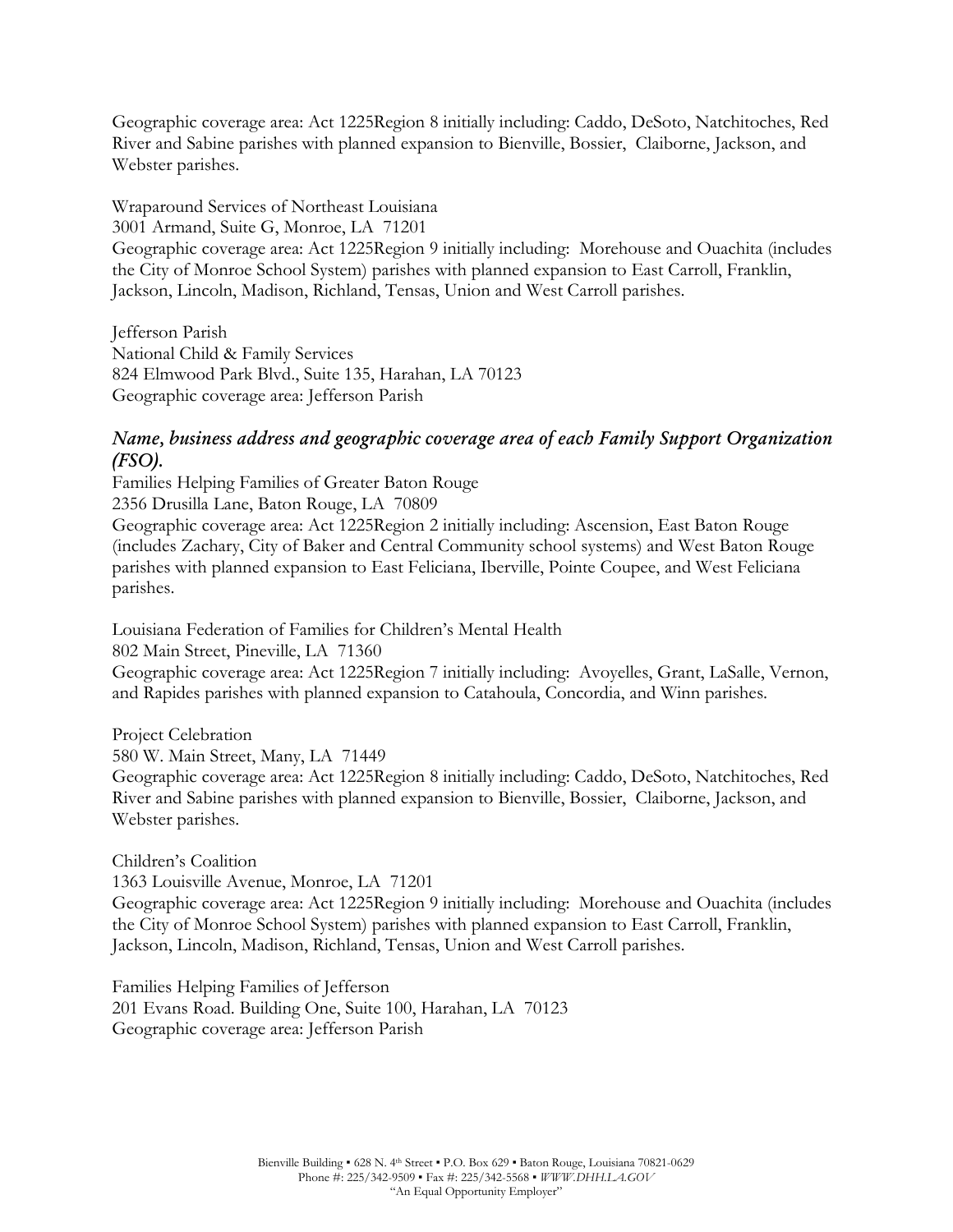*The total number of individuals receiving services in CSoC broken down by region.* MAGELLAN TO PROVIDE

| Region           | Area             | Number receiving     |
|------------------|------------------|----------------------|
|                  |                  | <b>CSoC Services</b> |
|                  | Capital Area     |                      |
|                  | Alexandria Area  |                      |
|                  | Shreveport Area  |                      |
|                  | Monroe Area      |                      |
| Jefferson Parish | Jefferson Parish |                      |

*The total number of enrolled providers broken down by provider type and by region.* MAGELLAN TO PROVIDE

*The amount of state general funds and matching federal dollars expended each quarter by the CSoC.*

MAGELLAN/OBH FISCAL TO PROVIDE

*The amount and percentage of the reduction of the cost to the state of providing services by leveraging state general fund through the Medicaid program as well as increasing service effectiveness and efficiency through the reduction of duplication across state agencies.* MAGELLAN/OBH FISCAL TO PROVIDE

*The percentage of CSoC enrolled youth who have had to be placed in out-of-home treatment which includes but is not limited to detention, secure care facilities, psychiatric hospitals, residential treatment facilities, facilities serving the developmentally disabled, addiction facilities, alternative schools, or foster care.* MAGELLAN TO PROVIDE

*The number of licensed mental health professionals by type employed by the SMO to manage the toll free referral line.* MAGELLAN TO PROVIDE

*The number of calls received by the SMO toll free referral line.* MAGELLAN TO PROVIDE

*The number of calls referred to a WAA by region.* MAGELLAN TO PROVIDE

| Region           | Area             | Number referred to a<br><b>WAA</b> |
|------------------|------------------|------------------------------------|
|                  | Capital Area     |                                    |
|                  | Alexandria Area  |                                    |
|                  | Shreveport Area  |                                    |
|                  | Monroe Area      |                                    |
| Jefferson Parish | Jefferson Parish |                                    |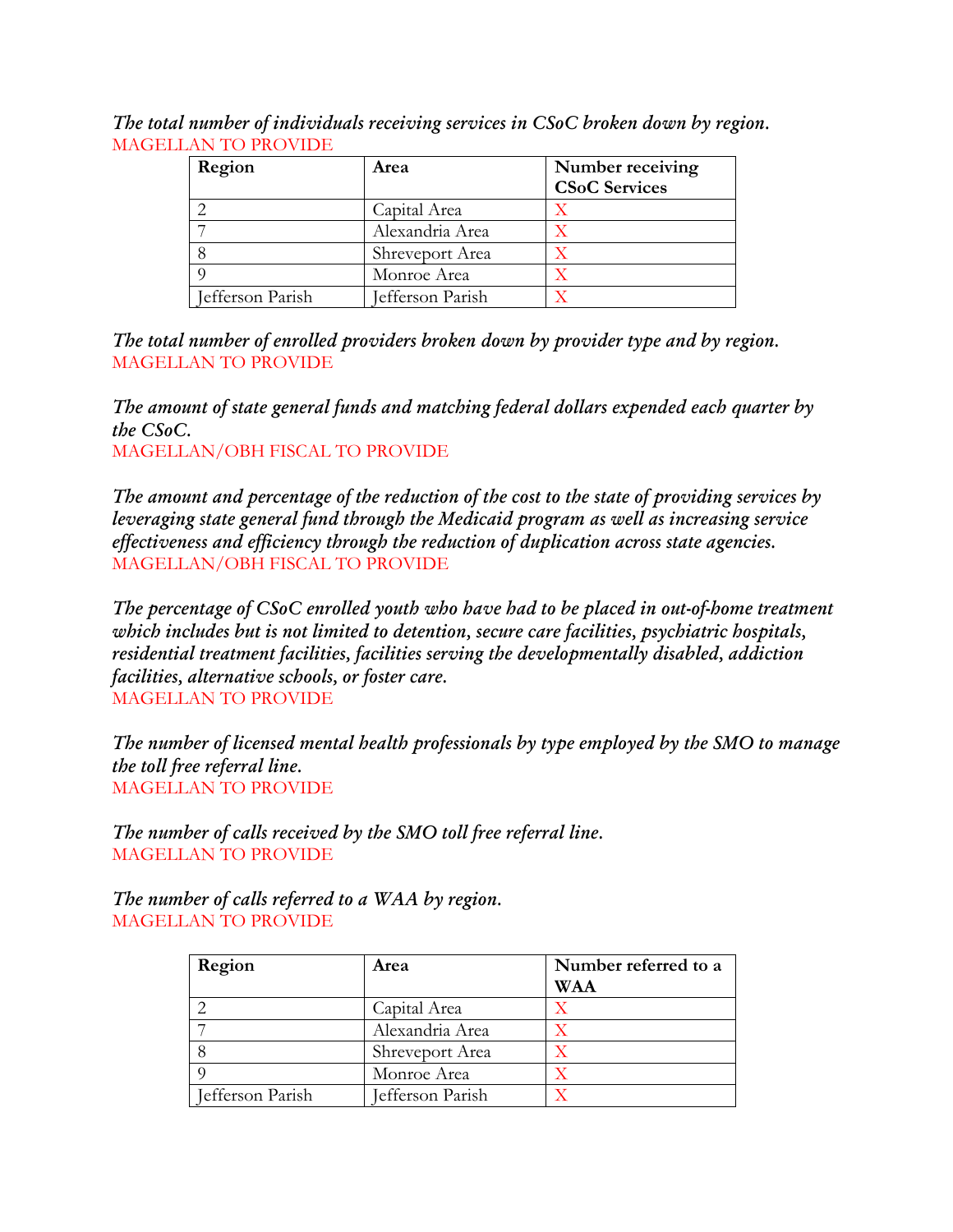### *The number of calls referred to non-WAA services by region and by provider type.* MAGELLAN TO PROVIDE

*The number of referrals denied for CSoC services.* MAGELLAN TO PROVIDE

#### *Average length of services for WAA services statewide and by region.*

Enrollment in WAA services began March 1, 2012. As such there is no average length of service calculation at this time.

*Average length of services for CSoC clients in non-WAA services statewide and by region.* Enrollment in non-WAA services began March 1, 2012. As such there is no average length of service calculation at this time.

*Total number of Medicaid consumers approved for CSoC services by the SMO.* MAGELLAN TO PROVIDE

*Total number of other insured consumers approved for CSoC services by the SMO.* MAGELLAN TO PROVIDE

*Total number of non-insured consumers approved for CSoC services by the SMO.* MAGELLAN TO PROVIDE

*Total number of prospective reviews conducted for CSoC clients by the SMO.* MAGELLAN TO PROVIDE

#### *Total number of grievances and appeals categorized by type by consumers and advocates, and percentage that were resolved.* MAGELLAN TO PROVIDE

Thank you for the opportunity to report on our efforts to improve the system of care for children and youth with significant behavioral health challenges and their families in Louisiana. The CSoC Governance Board and DHH are dedicated to working with the legislature and public and private stakeholders to continue to improve our service delivery system and address the behavioral health needs of children and youth within our state. Should you have any questions regarding the information contained in this correspondence, please feel free to contact Ms. Jody Levison-Johnson, the CSoC Director, at (225) 342-5921.

Sincerely,

Kathy Kliebert Ruth Johnson Deputy Secretary Chairwoman